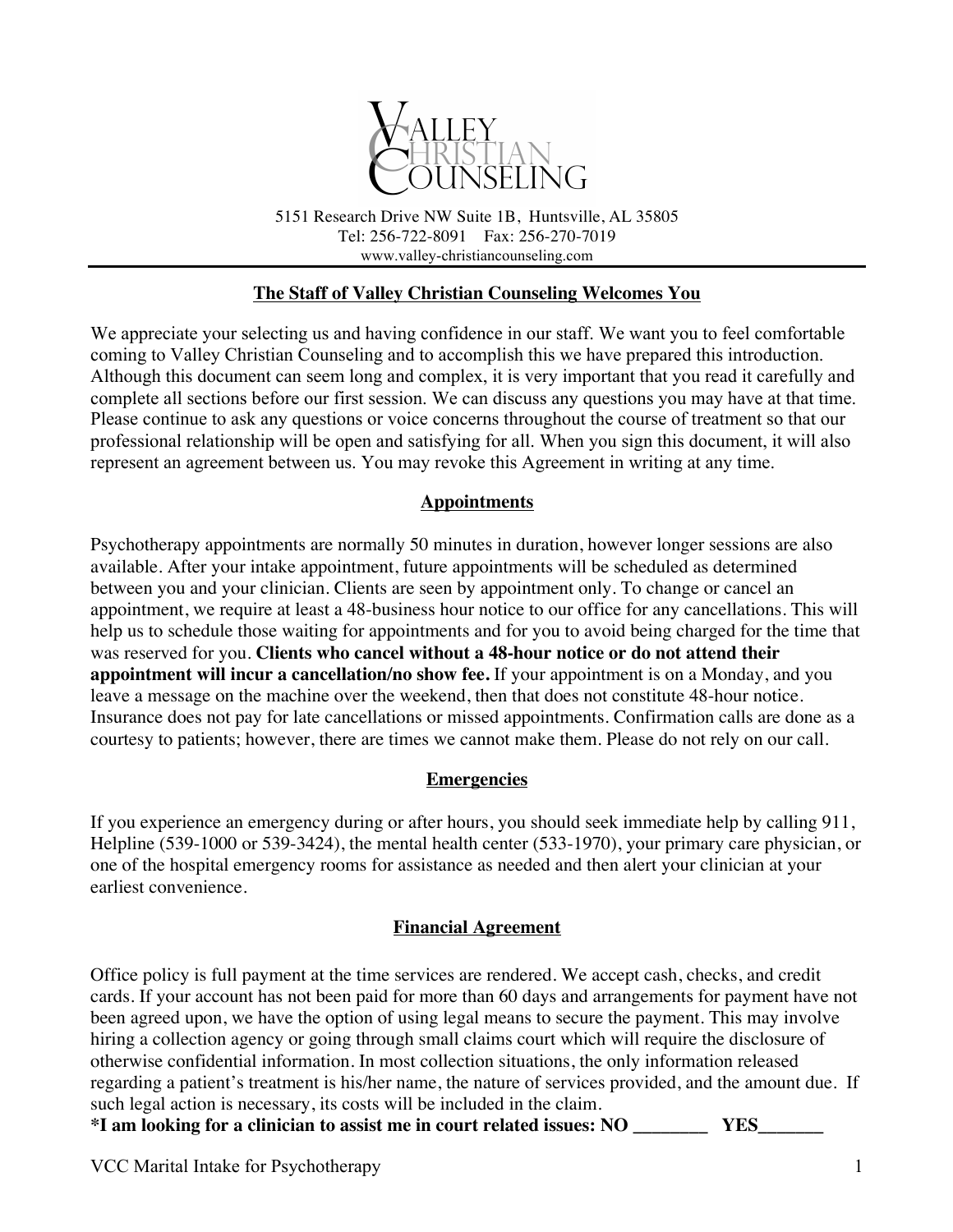- § If a letter or other special correspondence is requested/required, preparation time for processing the request may be billed at the clinician's usual hourly rate.
- Review of past therapeutic documentation (i.e. treatment, history, discharge summaries, etc.) letters, journals, or personal writings forwarded to the clinician for reading and telephone correspondence to and from authorized sources may be subject to billing at the usual hourly rate and is regarded as the client's personal financial responsibility (not covered by insurance).
- During the course of treatment, off-site consultation is sometimes requested. School consultations, team meetings, and hospital consultations are billed at the usual hourly rate, including travel time.
- § **Clients are discouraged from having their clinician subpoenaed.** All court related work is billed at \$220/hour. This is a non-insurance charge. The client will be responsible for payment which includes: phone calls, filing documents with the court, pre-court record review, pre-court case formulation, depositions, consultations with attorneys, court appearances, in court (testimony) time, and time for travel and "waiting," and total time out of the office (departure until return). The minimum charge for a court appearance is \$1500. A retainer of \$1500 is due in advance. If a subpoena or notice to meet attorney(s) is received without a minimum of 48-hour notice there will be an additional \$250 "express" charge. Also, if the case is reset with less than 72 business hours notice, then the client will be charged \$500 (in addition to the retainer of \$1500). Even though you are responsible for the testimony fee, it does not mean that the clinician's testimony will be solely in your favor. The clinician can only testify to the facts of the case and to their professional opinion. Patients will be asked to sign a release of information and agreement for court appearances, if these services are required.

I, (your name) \_\_\_\_\_\_\_\_\_\_\_\_\_\_\_\_\_\_\_\_\_\_\_\_\_\_\_\_\_\_\_\_\_\_\_ understand that my clincian is not in network for any private insurance providers. Valley Christian Counseling does not file insurance. We cannot determine if or what you will be reimbursed for mental health services. That is between you and your insurance provider. If you plan to file an insurance claim on psychological services, please contact your insurance provider before your first visit to verify your mental health benefits as precertification or authorization may be required. You will be provided a complete itemized statement that contains all necessary information needed so that you can bill your insurance directly.

I have been given the opportunity to discuss these policies and to ask for clarification. I have read and agree with all of the above information. I understand that I will be responsible for charges and will pay for services as rendered regardless of amounts, if any, reimbursed to me by my insurance company. My signature below constitutes an understanding of and agreement to the terms and conditions above.

| Client or Legal Guardian's signature |  |
|--------------------------------------|--|

### **Clinical Record**

Professional laws and standards require that a clinical record of psychotherapy services be maintained for all treatment provided. The client record remains the property of the clinician. Patients have the right to request that a record is amended; to request restrictions on what information from your clinical record is disclosed to others; to request an accounting of disclosures that you have neither consented to nor authorized; to determine the location to which protected information disclosures are sent; and to have any complaints you make about these policies and procedures recorded in your records. Valley Christian Counseling is not a HIPAA covered entity. I am happy to discuss any of these rights with you.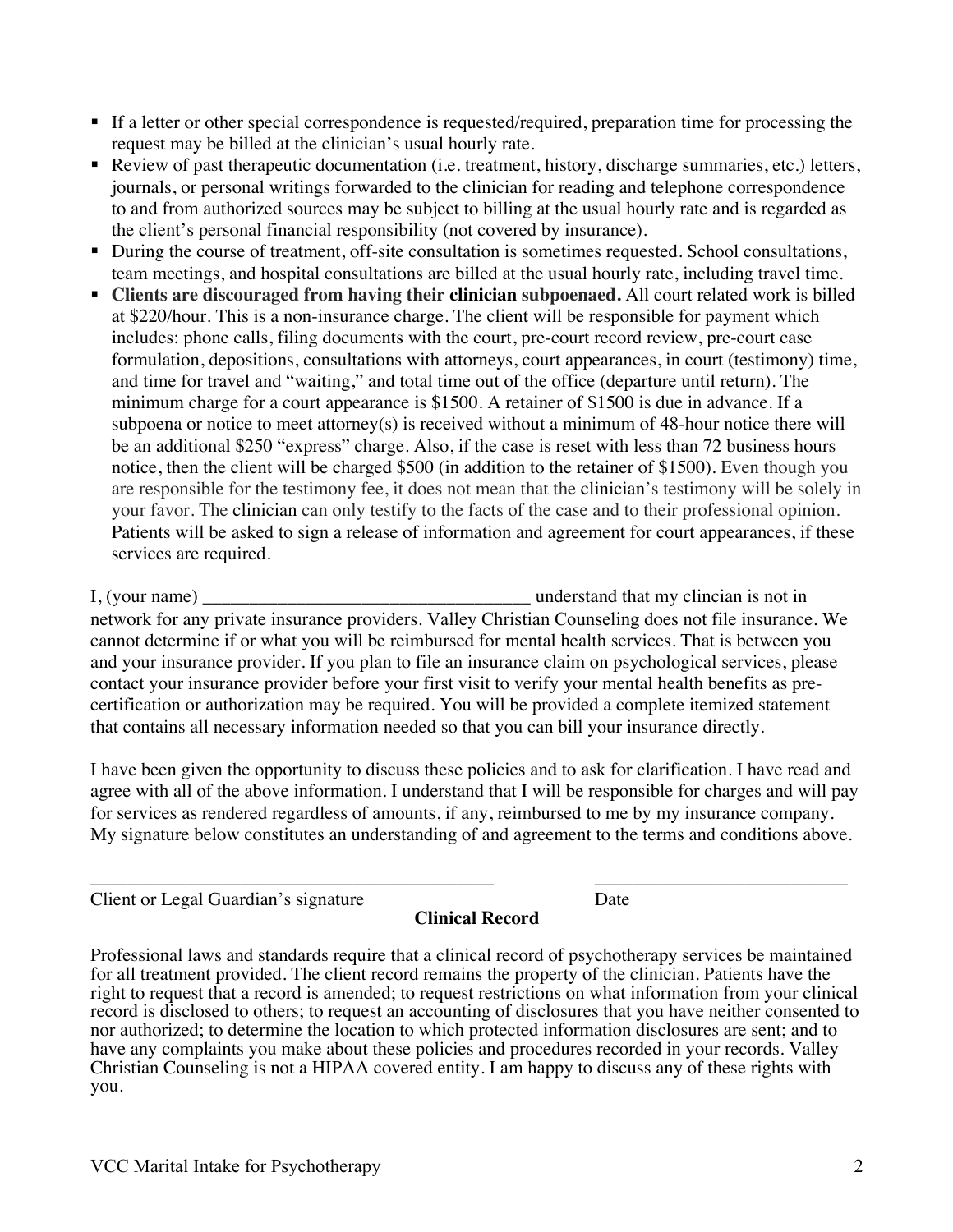#### **Confidentiality and Disclosure Statement**

The confidentiality of psychotherapy services provided by Valley Christian Counseling is protected by professional ethics and law. Unless you grant written permission, we will neither inform anyone that you are receiving services, nor will we disclose personal information provided. Legal and ethical exceptions exist. If you would like for information from your clinical record to be sent to a third party (i.e., physician, therapist, attorney, etc.) you must *first* sign a Release of Authorization form provided by our office. A fee may be required before records are forwarded.

## **Limits On Confidentiality**

The law protects the privacy of all communications between a patient and a clinician. In most situations, I can only release information about your treatment to others if you sign a written Authorization form that meets certain legal requirements. There are other situations that require that you provide written advance consent. Your signature on this Agreement provides consent for those activities, as follows:

- 1. I may occasionally find it helpful to consult other health and mental health professionals about a case. During a consultation, I make every effort to avoid revealing the identity of my patient. The other professionals are also legally bound to keep the information confidential. If you don't object, I will not tell you about these consultations unless I believe that it is important to our work together. I will note all consultations in your Clinical Record.
- 2. You should be aware that I practice with other mental health professionals and that I employ administrative staff. In most cases, I need to share protected information with these individuals for both clinical and administrative purposes, such as scheduling and billing. All of the mental health professionals are bound by the same rules of confidentiality. All staff members have been given training about protecting your privacy and have agreed not to release any information outside of the practice without the permission of a professional staff member.
- 3. I also may have contracts with other businesses such as an accounting firm or attorney. I have a formal business associate contract with these businesses, in which they promise to maintain the confidentiality of this data except as specifically allowed in the contract or otherwise required by law. If you wish, I can provide you with the names of these organizations and/or a blank copy of this contract.
- 4. If a patient threatens to harm himself/herself, I may be obligated to seek hospitalization for him/her, or to contact family members or others who can help provide protection.

There are some situations where I am permitted or required to disclose information without either your consent or Authorization:

1. If you are involved in a court proceeding and a request is made for information concerning your diagnosis and treatment, such information is protected by the therapist-patient privilege law. I cannot provide any information without your (or your legal representative's) written authorization, or a court order. If you are involved in or contemplating litigation, you should consult with your attorney to determine whether a court would be likely to order me to disclose information.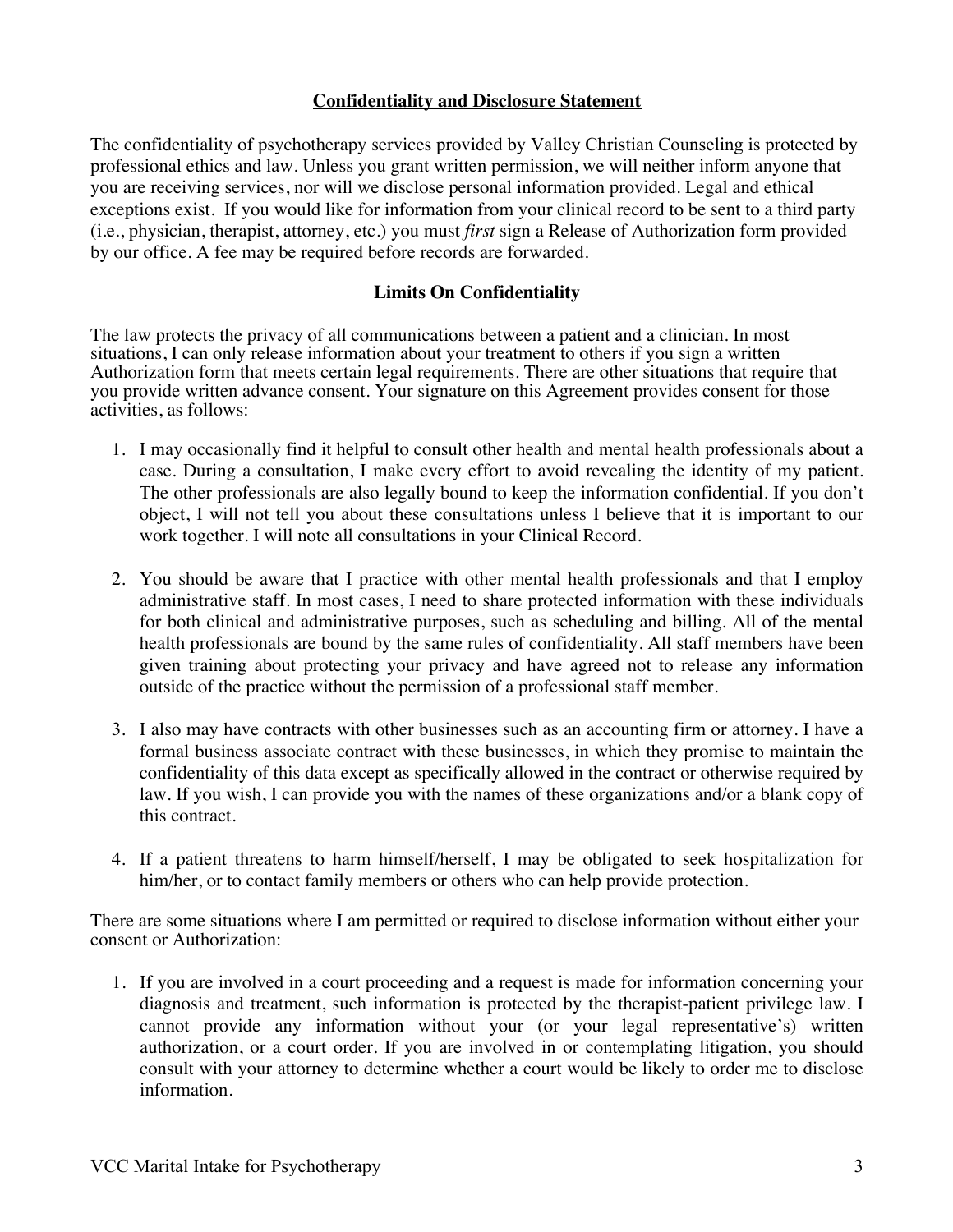- 2. If a government agency is requesting the information for health oversight activities, I am required to provide it for them.
- 3. If a patient files a complaint or lawsuit against me, I may disclose relevant information regarding that patient in order to defend myself.
- 4. If a patient files a worker's compensation claim, I may disclose information relevant to that claim to the patient's employer or the insurer.

There are some situations in which I am legally obligated to take actions, which I believe are necessary to attempt to protect others from harm, and I may have to reveal some information about a patient's treatment.

- 1. If I know or suspect that a child under the age of 18 has been abused or neglected, the law requires that I file a report with the appropriate governmental agency, usually the Alabama Department of Human Resources. Once such a report is filed, I may be required to provide additional information.
- 2. If I know that an elderly or disabled adult has been abused, neglected, exploited, sexually or emotionally abused, the law requires that I file a report with the appropriate governmental agency, usually the Alabama Department of Human Resources. Once such a report is filed, I may be required to provide additional information.
- 3. If a clear and immediate threat of serious physical harm to an identifiable victim is communicated by a patient then I am required to communicate confidential information to a potential victim, the family of a potential victim, law enforcement authorities, or other appropriate authorities.

I hereby acknowledge that these limitations on confidentiality have been read by me and/or explained to me and I agree to abide by them. I have been given the opportunity to discuss these concepts and conditions and to ask for clarification. I understand that my consent to treatment may be withdrawn by me at any time without prejudice.

Client or Legal Guardian's Signature Date

# **Client's Rights**

\_\_\_\_\_\_\_\_\_\_\_\_\_\_\_\_\_\_\_\_\_\_\_\_\_\_\_\_\_\_\_\_\_\_\_\_\_\_\_\_\_\_\_ \_\_\_\_\_\_\_\_\_\_\_\_\_\_\_\_\_\_\_\_\_\_\_\_\_\_\_

You, the client, have the right to:

- Receive respectful treatment that will be helpful to you without discrimination
- Be informed about techniques, intervention strategies and procedures, or any aspect that might not be clear or understood regarding treatment
- Be informed and inquire about diagnosis, methods of assessment, and the goals of treatment
- Accept or decline treatment (except in emergency situations or when ordered by a judge or Federal/State authority)
- Seek alternative psychotherapy services and be provided with an appropriate referral
- Discuss, question, and participate in hospital, residential placement, half-way or quarter-way treatment decisions
- Ask for and receive information about the clinician's qualifications, including license, education, training, experience, membership in professional groups, special areas of practice, and limits of practice

VCC Marital Intake for Psychotherapy 4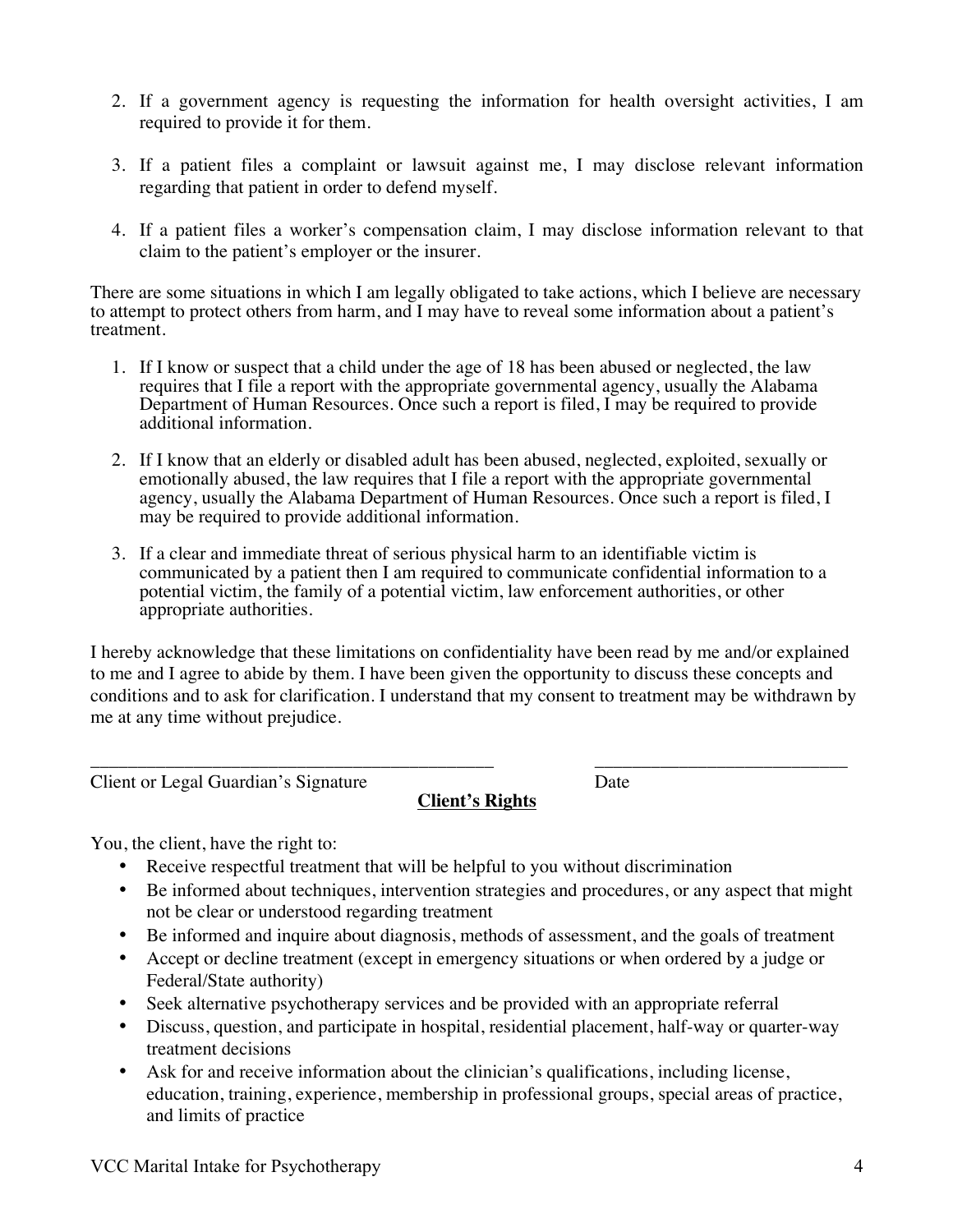- Refuse to answer any question or give any information you choose not to answer or give
- Know if your clinician will discuss your case with others
- Ask that the clinician inform you of your progress
- A safe treatment setting, free from sexual, physical, and emotional abuse. In a professional relationship, sexual intimacy between a therapist and a client is never appropriate
- Report suspected immoral or illegal behavior

## **Other Considerations**

Smoking is not allowed inside the facilities. Possession of illegal substances, alcohol, firearms, or weapons is prohibited on our premises. Being under the influence of drugs or alcohol is prohibited. If we suspect that you are in violation of these rules, or any other laws, you will be asked to leave, and /or appropriate authorities will be notified.

Our psychologist, therapists and psychiatrist are experienced, independently licensed and certified in their respective specialty areas. Each practitioner operates as the sole proprietor of his or her practice. My signature below acknowledges my understanding and acceptance that each practitioner here operates as the sole proprietor of his or her practice. I agree to hold harmless all other practitioners at this site from the actions of my psychologist or therapist.

Client or Legal Guardian's signature Date

\_\_\_\_\_\_\_\_\_\_\_\_\_\_\_\_\_\_\_\_\_\_\_\_\_\_\_\_\_\_\_\_\_\_\_\_\_\_\_\_ \_\_\_\_\_\_\_\_\_\_\_\_\_\_\_\_\_\_\_\_\_\_\_\_\_\_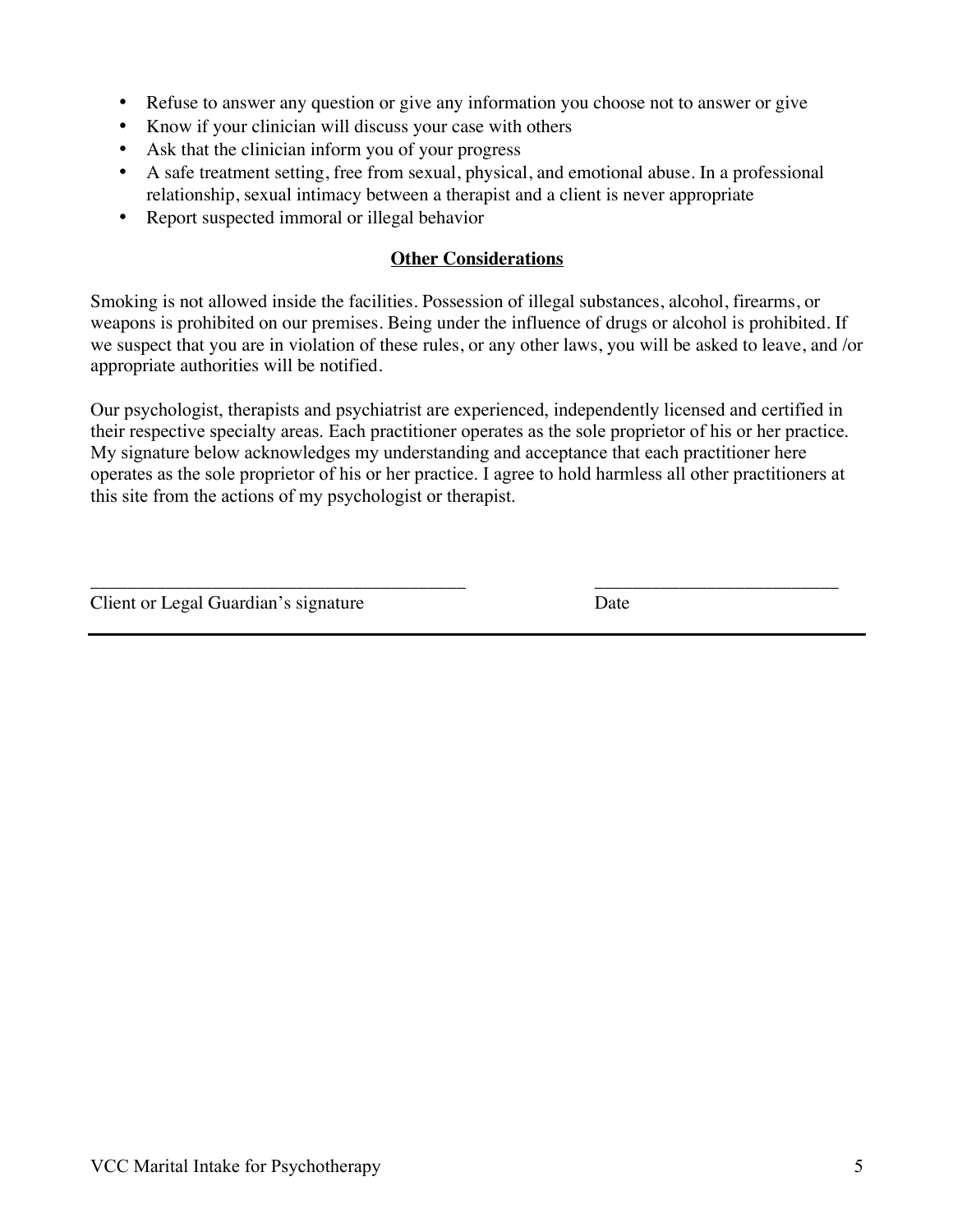#### **MARITAL HISTORY QUESTIONNAIRE- to be completed by each spouse**

This form is intended to help your clinician become better acquainted with you and in turn, serve you better. You may omit any item, but try to be as thorough as possible. This will allow us to use our time more efficiently during the intake session. Thank you for your time and cooperation.

| Employment status (Check all that apply):                                |  |                                                                                                      |
|--------------------------------------------------------------------------|--|------------------------------------------------------------------------------------------------------|
| () employed () homemaker () retired () disabled () student () unemployed |  |                                                                                                      |
|                                                                          |  | If/When employed, what type of work do you do? __________________________________                    |
|                                                                          |  |                                                                                                      |
|                                                                          |  |                                                                                                      |
|                                                                          |  |                                                                                                      |
|                                                                          |  |                                                                                                      |
|                                                                          |  |                                                                                                      |
|                                                                          |  |                                                                                                      |
| What are the major issues in your marriage that bring you here?          |  |                                                                                                      |
|                                                                          |  |                                                                                                      |
|                                                                          |  |                                                                                                      |
|                                                                          |  |                                                                                                      |
|                                                                          |  |                                                                                                      |
|                                                                          |  | Approximately how long have you had the current problem or concern? ________________________________ |
|                                                                          |  |                                                                                                      |
|                                                                          |  |                                                                                                      |
|                                                                          |  |                                                                                                      |
|                                                                          |  |                                                                                                      |
|                                                                          |  | In what ways have you attempted to cope with this problem or concern? ______________________________ |
|                                                                          |  |                                                                                                      |
|                                                                          |  |                                                                                                      |
|                                                                          |  | Have you ever received any counseling or psychological treatment prior to this? Y N                  |
|                                                                          |  | If yes, please list names of providers, dates, reasons for treatment and outcomes of treatment:      |
|                                                                          |  |                                                                                                      |
|                                                                          |  |                                                                                                      |
|                                                                          |  |                                                                                                      |
|                                                                          |  |                                                                                                      |
|                                                                          |  |                                                                                                      |
| What are your two greatest weaknesses or deficits?                       |  |                                                                                                      |
|                                                                          |  |                                                                                                      |
|                                                                          |  |                                                                                                      |
|                                                                          |  |                                                                                                      |
| What do you do in excess that you would like to moderate?                |  |                                                                                                      |
|                                                                          |  |                                                                                                      |
|                                                                          |  |                                                                                                      |
|                                                                          |  |                                                                                                      |
| What percentage of the time with your partner can you "be yourself"?     |  | $\%$ .                                                                                               |
|                                                                          |  |                                                                                                      |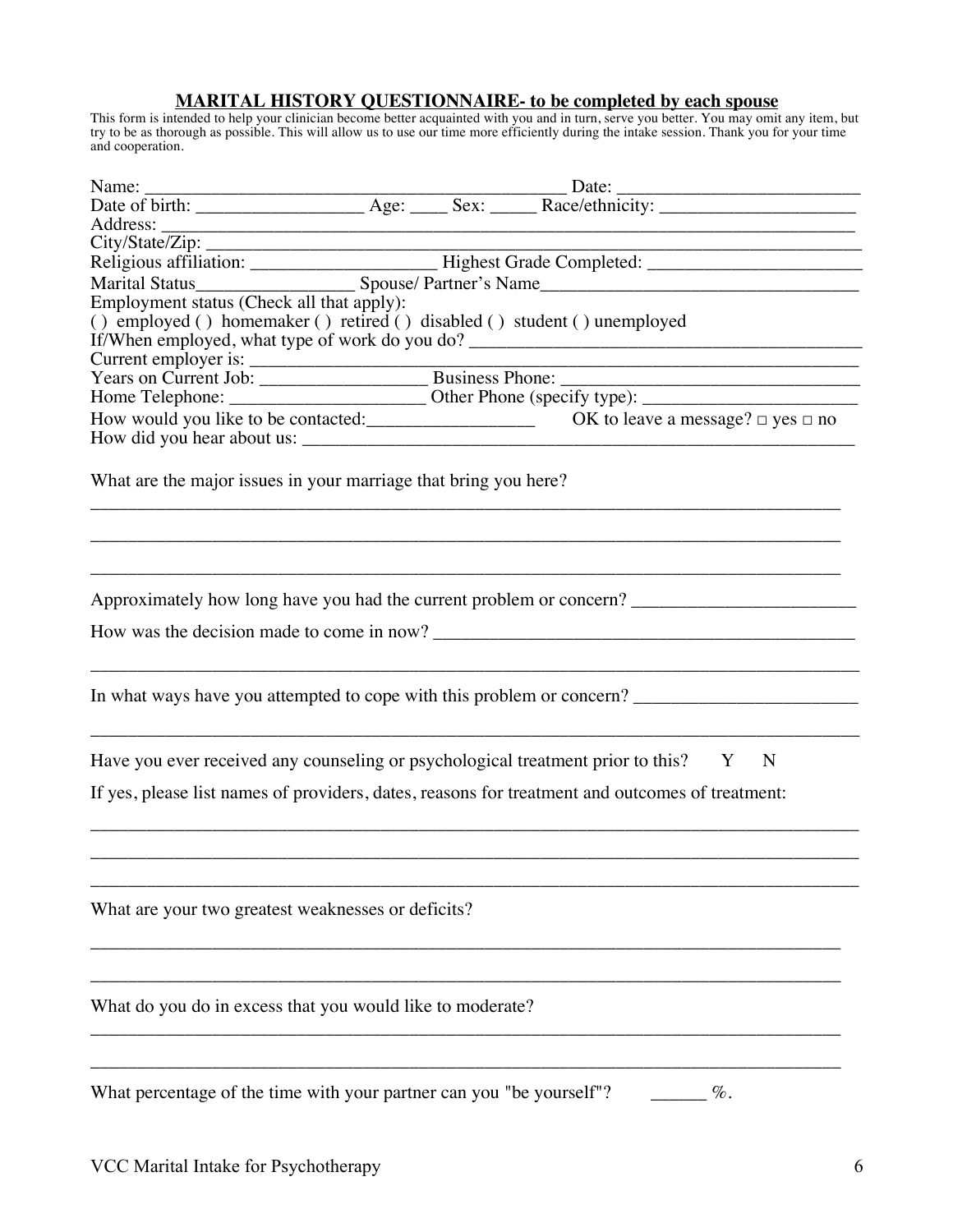| What initially attracted you to your partner? ___________________________________                                                                                                                         |  |
|-----------------------------------------------------------------------------------------------------------------------------------------------------------------------------------------------------------|--|
|                                                                                                                                                                                                           |  |
|                                                                                                                                                                                                           |  |
|                                                                                                                                                                                                           |  |
|                                                                                                                                                                                                           |  |
|                                                                                                                                                                                                           |  |
|                                                                                                                                                                                                           |  |
|                                                                                                                                                                                                           |  |
|                                                                                                                                                                                                           |  |
| ,我们也不能在这里的时候,我们也不能在这里的时候,我们也不能在这里的时候,我们也不能会在这里的时候,我们也不能会在这里的时候,我们也不能会在这里的时候,我们也不                                                                                                                          |  |
| In what ways, if any, do you feel inhibited in your marriage? (That is, have you stopped doing some things                                                                                                |  |
| Being honest with yourself, are you pretending to be someone you are not to your partner? (That is, someone<br>braver or weaker, smarter or dumber, more loving or less loving, etc than you really are?) |  |
| <b>Current Household Members:</b><br>Relationship<br>Name<br>Age                                                                                                                                          |  |
|                                                                                                                                                                                                           |  |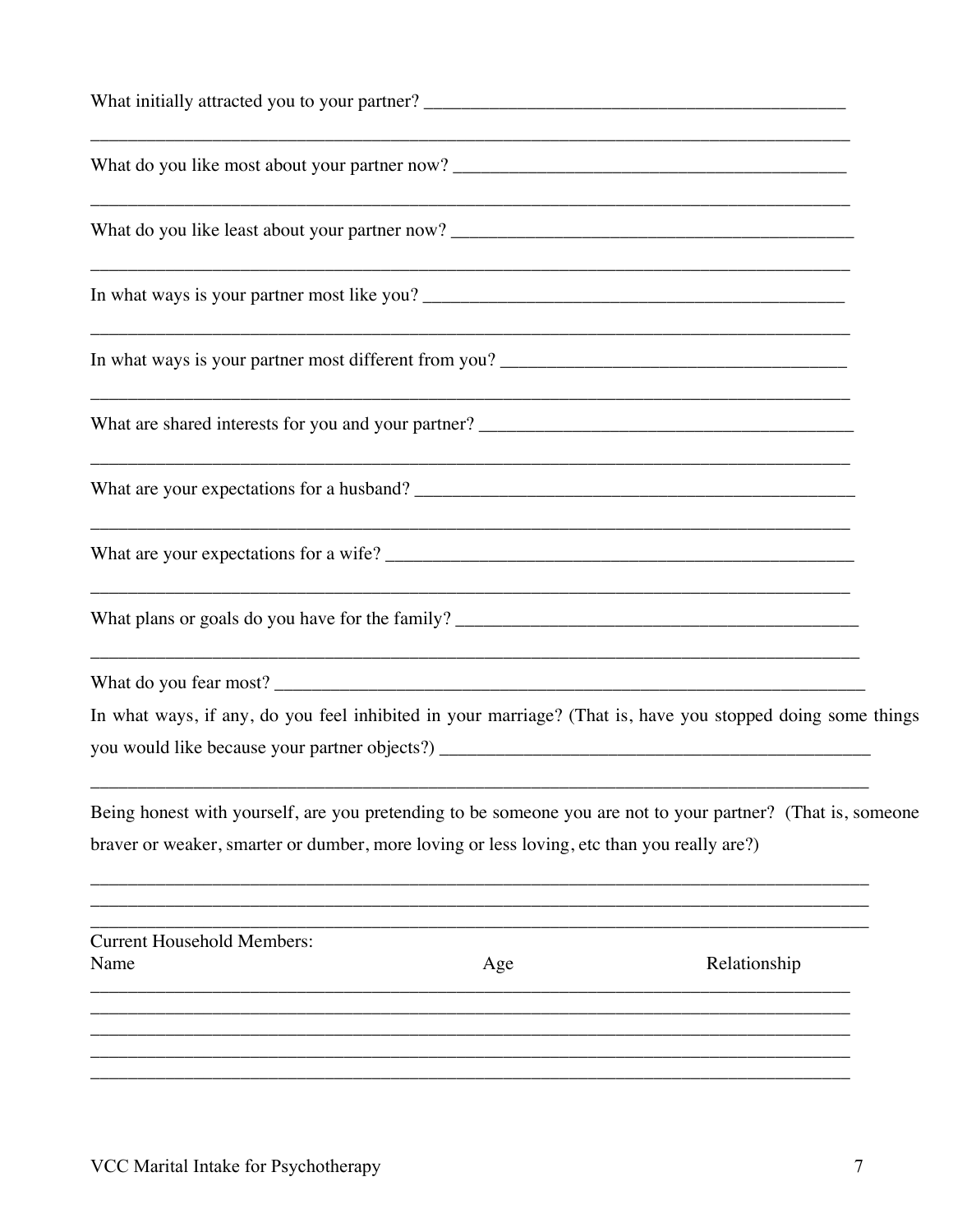Every relationship has ground rules. What important ones are yours?

1. \_\_\_\_\_\_\_\_\_\_\_\_\_\_\_\_\_\_\_\_\_\_\_\_\_\_\_\_\_\_\_\_\_\_\_\_\_\_\_\_\_\_\_\_\_\_\_\_\_\_\_\_\_\_\_\_\_\_\_\_\_\_\_\_\_\_\_\_\_\_\_\_\_\_\_\_\_\_\_\_\_

| How are rules or decisions made:  | Husband | Wife | Shared/Mutual |  |
|-----------------------------------|---------|------|---------------|--|
| about child rearing               |         |      |               |  |
| about how money is budgeted/spent |         |      |               |  |
| about social contacts             |         |      |               |  |
| about sexual relations            |         |      |               |  |
| about housekeeping                |         |      |               |  |

Please check any past, present, or impending problems/issues in your family:

| () Deaths                                                 | () Marital affairs/infidelity  | () Divorce              |
|-----------------------------------------------------------|--------------------------------|-------------------------|
| () Financial/crisis/unemployment () Physical/sexual abuse |                                | () Legal problems       |
| () Debilitating                                           | () Frequent relocations        | () Alcohol/drug abuse   |
| injuries/disabilities                                     | () Attempted/completed suicide | () Psychiatric disorder |
| () Eating disorders                                       | () Serious/chronic illness     | () Other                |
|                                                           |                                |                         |

\_\_\_\_\_\_\_\_\_\_\_\_\_\_\_\_\_\_\_\_\_\_\_\_\_\_\_\_\_\_\_\_\_\_\_\_\_\_\_\_\_\_\_\_\_\_\_\_\_\_\_\_\_\_\_\_\_\_\_\_\_\_\_\_\_\_\_\_\_\_\_\_\_\_\_\_\_\_\_\_\_\_

Please provide additional information about any issues identified above:<br>
<u>Please</u> provide additional information about any issues identified above:

| (Please circle as appropriate)                                           | <b>Usually</b> |                | Sometimes |   | Rarely     |
|--------------------------------------------------------------------------|----------------|----------------|-----------|---|------------|
| My partner understands what I communicate                                |                |                | 3         |   |            |
| I understand what my partner communicates                                |                | $\overline{2}$ | 3         |   |            |
| I express my requests                                                    |                | $\overline{2}$ | 3         |   |            |
| My partner expresses requests                                            |                | $\overline{2}$ | 3         | 4 |            |
| I express my preferences                                                 |                | $\overline{2}$ | 3         | 4 | C          |
| My partner expresses preferences                                         |                | $\overline{2}$ | 3         | 4 |            |
| I express my appreciations                                               |                | $\overline{2}$ | 3         | 4 | C          |
| My partner expresses appreciations                                       |                | $\overline{2}$ | 3         | 4 |            |
| I express my dissatisfactions                                            |                | $\overline{2}$ | 3         | 4 |            |
| My partner expresses dissatisfactions                                    |                | $\overline{2}$ | 3         | 4 | ን          |
| I feel comfortable expressing disagreements                              |                | $\overline{2}$ | 3         | 4 |            |
| My partner feels comfortable expressing disagreements                    |                | $\overline{2}$ | 3         | 4 | C          |
| I am courteous to my partner                                             |                | $\overline{2}$ | 3         | 4 |            |
| My partner is courteous to me                                            |                | $\overline{2}$ | 3         | 4 |            |
| When you discover you made a mistake, you apologize                      |                | $\overline{2}$ | 3         |   |            |
| Your partner apologizes when they make a mistake                         |                | $\overline{2}$ | 3         |   |            |
| I am able to forgive                                                     |                | $\overline{2}$ | 3         |   |            |
| My partner is able to forgive                                            |                | $\overline{c}$ | 3         |   |            |
|                                                                          | None           |                |           |   | Completely |
| $H_{\text{corr}}$ consumitted one results atoming in result attachments. | ∩∼             |                | 50a       |   | 1 $\cap$   |

How committed are you to staying in your relationship?  $0\%$  50% 100% How committed do you believe your partner to be to the relationship?

Everything considered, how happy are you in your relationship?

Everything considered, how happy do you believe your partner is with the relationship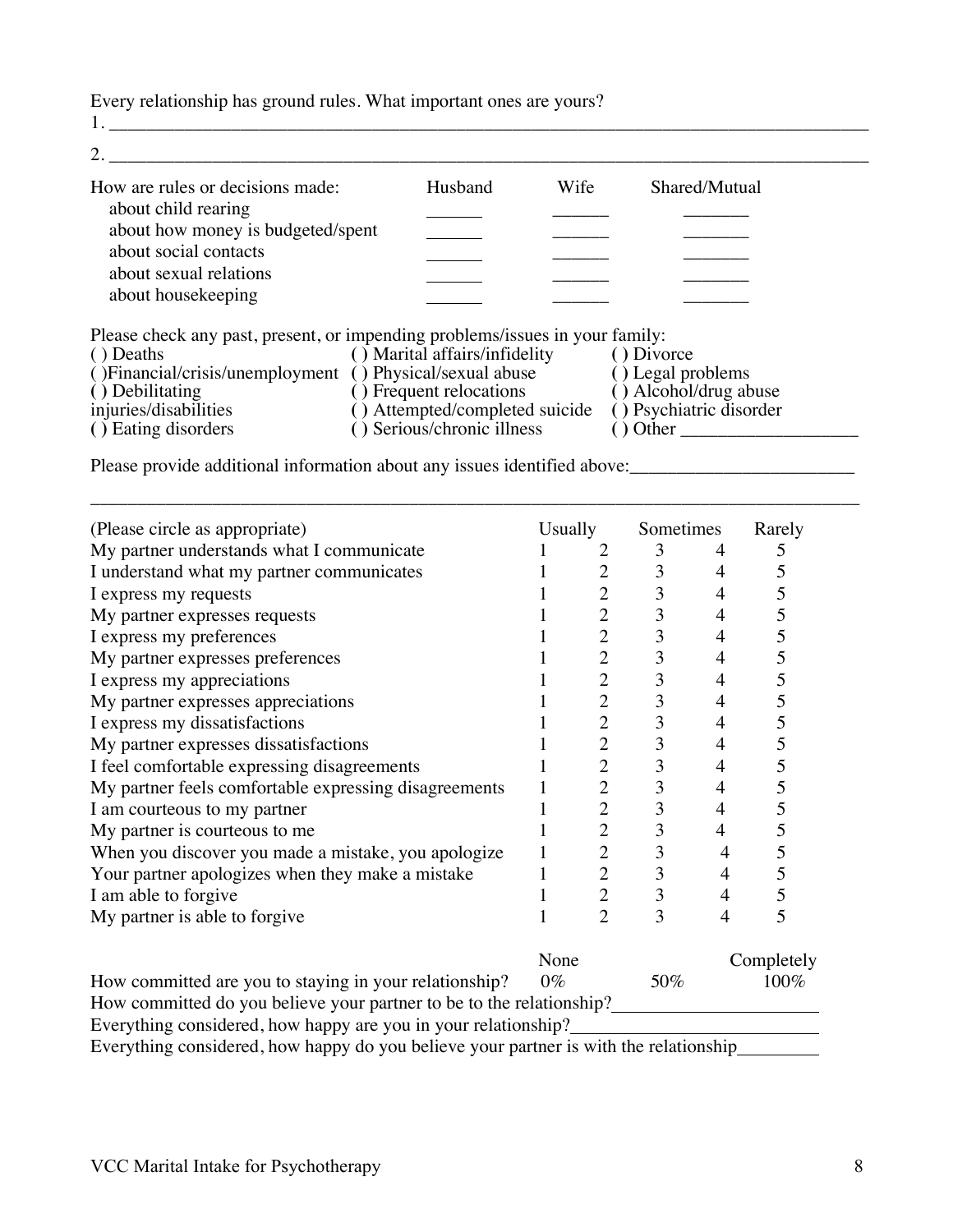What are your goals for psychotherapy?

1. \_\_\_\_\_\_\_\_\_\_\_\_\_\_\_\_\_\_\_\_\_\_\_\_\_\_\_\_\_\_\_\_\_\_\_\_\_\_\_\_\_\_\_\_\_\_\_\_\_\_\_\_\_\_\_\_\_\_\_\_\_\_\_\_\_\_\_\_\_\_\_\_\_\_\_\_\_\_\_\_

2. \_\_\_\_\_\_\_\_\_\_\_\_\_\_\_\_\_\_\_\_\_\_\_\_\_\_\_\_\_\_\_\_\_\_\_\_\_\_\_\_\_\_\_\_\_\_\_\_\_\_\_\_\_\_\_\_\_\_\_\_\_\_\_\_\_\_\_\_\_\_\_\_\_\_\_\_\_\_\_\_

| How confident are you that these goals can be met? Very Much |  | Moderately | Unlikely |
|--------------------------------------------------------------|--|------------|----------|
| Goal 1                                                       |  |            |          |
| Goal 2                                                       |  |            |          |
| Goal 3                                                       |  |            |          |

# **Personal History**

|                                               | Do you currently have thoughts of harming yourself?<br><b>Example 1</b><br>Do you currently have thoughts of wishing you were dead? Y N                                                                                                  | N  |
|-----------------------------------------------|------------------------------------------------------------------------------------------------------------------------------------------------------------------------------------------------------------------------------------------|----|
|                                               | Do you currently have urges to hurt, harm, or kill someone else? Y N If yes, whom?<br>Have you ever seriously considered suicide or felt like harming someone else? Y N                                                                  |    |
|                                               | Have you ever been hospitalized for emotional problems? Y                                                                                                                                                                                | N  |
|                                               | Have you ever been hospitalized for substance abuse problems? Y N<br>Ever in Military Service: Y N Currently in military? Y N Branch: ________________                                                                                   |    |
|                                               |                                                                                                                                                                                                                                          |    |
|                                               | Type of discharge: <u>Reason for discharge: Reason for discharge:</u> Reason for discharge: <u>Reason for discharge:</u> Reason for discharge: Reason for discharge: Reason for discharge: Reason for discharge: Reason for discharge: R |    |
|                                               |                                                                                                                                                                                                                                          |    |
| Family member(s)                              | Comments                                                                                                                                                                                                                                 |    |
|                                               |                                                                                                                                                                                                                                          |    |
|                                               |                                                                                                                                                                                                                                          |    |
|                                               |                                                                                                                                                                                                                                          |    |
|                                               |                                                                                                                                                                                                                                          |    |
|                                               | Please list any leisure activities (such as sports, clubs, religious organizations, etc.) that you are                                                                                                                                   |    |
|                                               | <b>Family Background</b>                                                                                                                                                                                                                 |    |
|                                               | How many brothers and sisters are in your family of origin?                                                                                                                                                                              |    |
|                                               | Please list three adjectives that most describe your father:                                                                                                                                                                             |    |
|                                               |                                                                                                                                                                                                                                          | 3. |
|                                               | Please list three adjectives that most describe your mother:                                                                                                                                                                             |    |
|                                               | 1. $\qquad \qquad 2.$                                                                                                                                                                                                                    | 3. |
|                                               | How did your parents show affection to one another?                                                                                                                                                                                      |    |
| How did your parents deal with disagreements? |                                                                                                                                                                                                                                          |    |

VCC Marital Intake for Psychotherapy 9